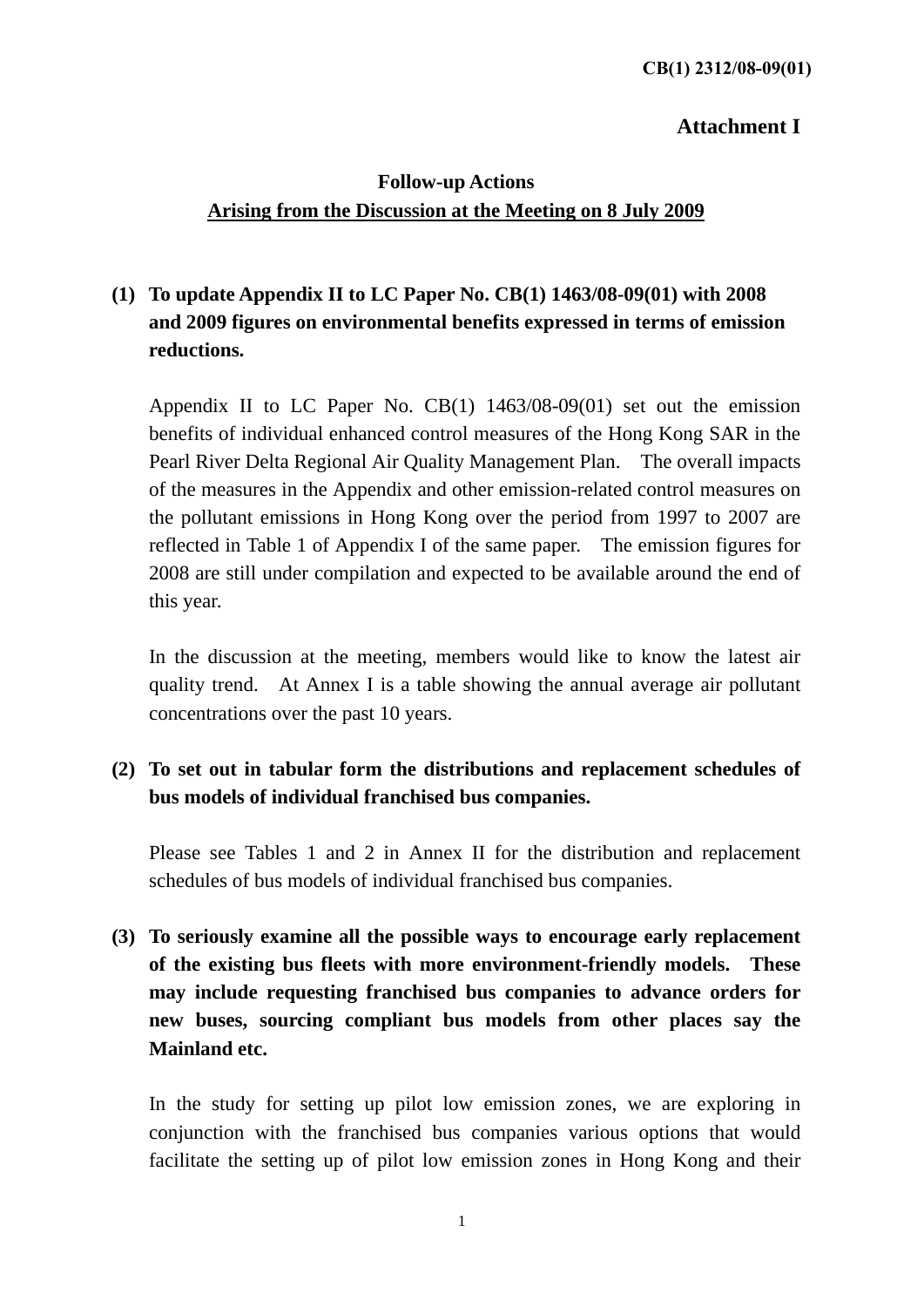implications.

**(4) To advise whether other measures, in addition to early replacement of pre-Euro and Euro I commercial diesel vehicles, will be introduced to optimize the use of the \$3.2 billion grant to improve air quality.** 

The \$3.2 billion grant has been set aside to encourage the early replacement of pre-Euro and Euro I diesel commercial vehicles. To facilitate the eligible vehicle owners to apply for the one-off grant, we have extended the application deadline for pre-Euro diesel commercial vehicles by one year to 31 March 2010. Apart from continuing to offer financial incentives to vehicle owners to speed up the retirement of old commercial vehicles, we believe it is also worth considering the option of introducing certain financial disincentives to deter continued ownership and usage of these more polluting vehicles, such as raising the vehicle licence fees of these aged commercial vehicles. In this connection, the Administration put forth a proposal to the LegCo Panel on Environmental Affairs last year for increasing the licence fees of aged commercial vehicles. The Panel, however, did not lend support to this proposal. We will continue to monitor the situation closely and identify other possible options to improve roadside air quality, such as the current proposal for setting up pilot low emission zones targeting at franchised buses.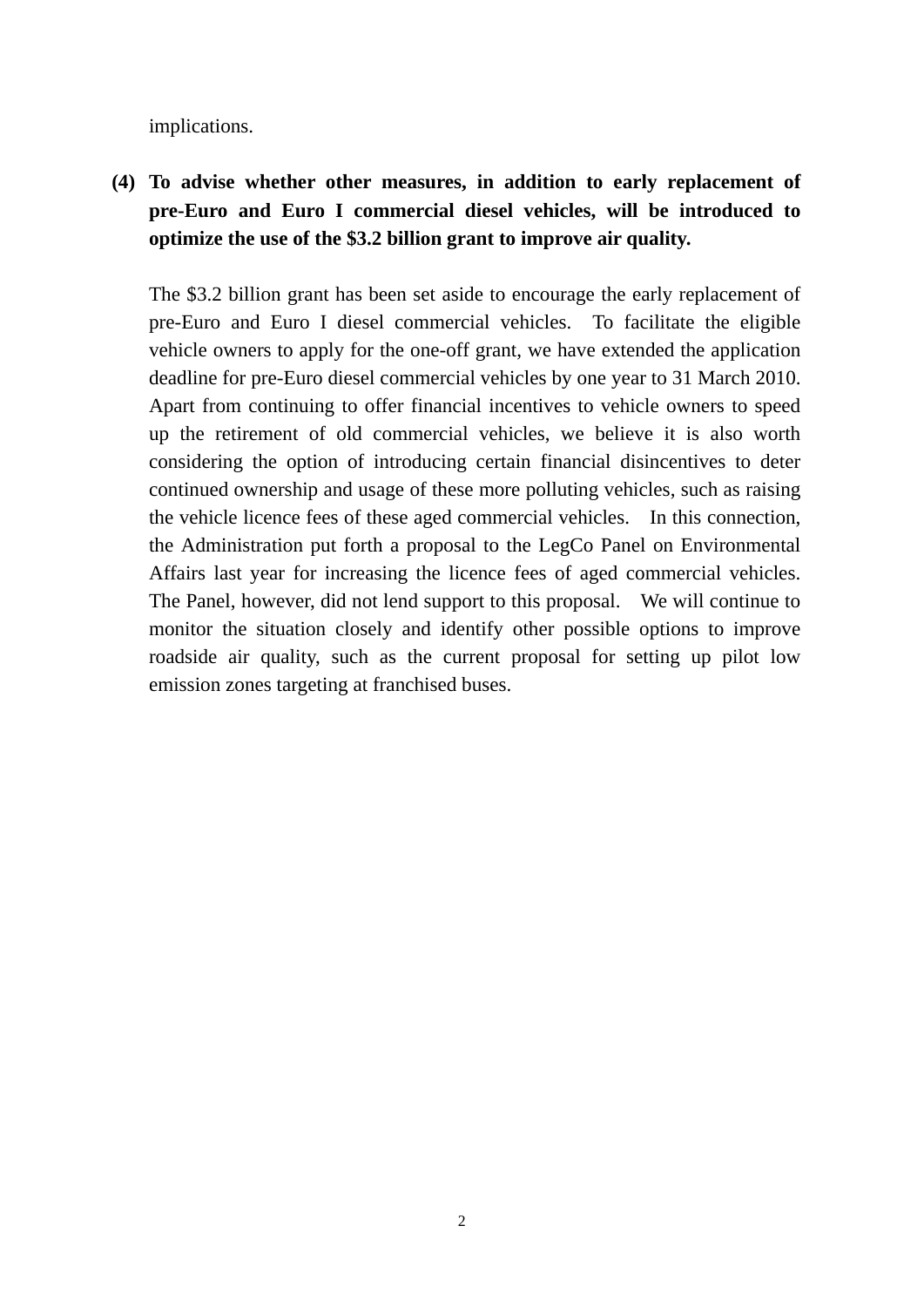#### **Annex I**

| Annual averaged concentrations of pollutants in micro-gram per cubic metre $(ug/m3)$ |                   |      |      |      |      |      |      |      |      |      |           |
|--------------------------------------------------------------------------------------|-------------------|------|------|------|------|------|------|------|------|------|-----------|
|                                                                                      |                   | 1999 | 2000 | 2001 | 2002 | 2003 | 2004 | 2005 | 2006 | 2007 | 2008      |
| <b>RSP</b>                                                                           | General           | 52   | 48   | 51   | 46   | 54   | 60   | 55   | 54   | 55   | 51        |
|                                                                                      | Roadside $^{(1)}$ | 91   | 84   | 84   | 74   | 79   | 83   | 78   | 79   | 77   | 71        |
| <b>NOx</b>                                                                           | General           | 114  | 113  | 112  | 101  | 102  | 106  | 103  | 102  | 99   | 99        |
|                                                                                      | Roadside          | 452  | 415  | 404  | 380  | 347  | 342  | 375  | 364  | 342  | 349       |
| NO <sub>2</sub>                                                                      | General           | 57   | 52   | 55   | 50   | 53   | 58   | 52   | 52   | 53   | 53        |
|                                                                                      | Roadside          | 99   | 96   | 100  | 92   | 94   | 99   | 97   | 96   | 95   | 99        |
| SO <sub>2</sub>                                                                      | General           | 18   | 16   | 16   | 17   | 17   | 25   | 22   | 22   | 21   | <b>20</b> |
|                                                                                      | Roadside          | 27   | 28   | 19   | 18   | 16   | 22   | 21   | 19   | 21   | 22        |
| $O3^{(2)}$                                                                           | General           | 34   | 32   | 36   | 36   | 40   | 43   | 35   | 36   | 37   | 39        |

# **The Annual Averaged Air Pollutant Concentrations for the Period from 1999 to 2008**

Notes :

1. The Mongkok roadside station was built in 2001 and data are not available for 1999 and 2000. As such, the roadside pollutant concentrations are based on measurements at the remaining two roadside stations, namely the Causeway Bay and Central roadside stations.

2. Ozone (O3) level at roadside is very low and is therefore not measured at the roadside stations.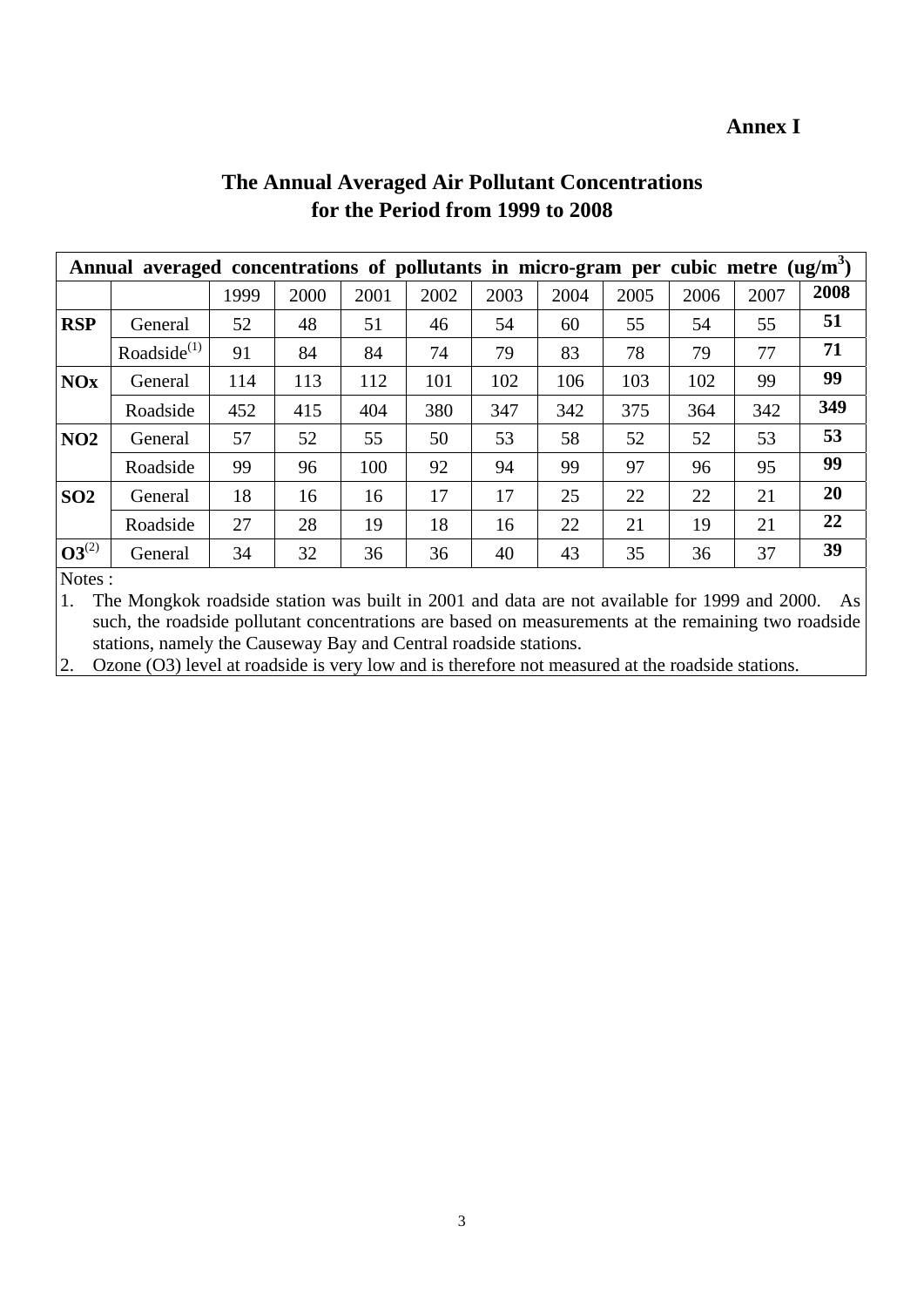#### **Annex II**

# **Table 1: Distribution of Franchised Buses by Emission Standards**

|          | Kowloon    | Citybus     | New              | Long Win   | Citybus             | <b>New</b> | Total |
|----------|------------|-------------|------------------|------------|---------------------|------------|-------|
|          | Motor      | Limited     | World            | <b>Bus</b> | Limited             | Lantao     |       |
|          | <b>Bus</b> | (Franchise) | <b>First Bus</b> | Company    | (Franchise)         | <b>Bus</b> |       |
|          | Company    | $1)^{[1]}$  | Services         | Limited    | $2)$ <sup>[1]</sup> | Company    |       |
|          | (1933)     |             | Limited          |            |                     | (1973)     |       |
|          | Limited    |             |                  |            |                     | Limited    |       |
| Pre-Euro | 371        | 48          | 34               | 3          | $\theta$            | $\theta$   | 456   |
| Euro I   | 938        | 312         | 82               |            | 4                   | 2          | 1,338 |
| Euro II  | 1,487      | 370         | 475              | 136        | 167                 | 53         | 2,688 |
| Euro III | 1,099      | 10          | 72               | 18         |                     | 34         | 1,233 |
| Euro IV  | $7^{[2]}$  | 13          | 18               |            |                     | 15         | 53    |
| Total    | 3,902      | 753         | 681              | 157        | 171                 | 104        | 5,768 |

(as at End of April 2009)

Notes :

1. "Citybus (Franchise 1)" refers to the franchise held by the Citybus Limited for the provision of Hong Kong Island and cross-harbour bus services, while "Citybus (Franchise 2)" refers to the franchise granted to the same company for the provision of North Lantau and Chek Lap Kok Airport bus services.

2. The figure includes one bus which has been retrofitted with a Euro V engine for trial.